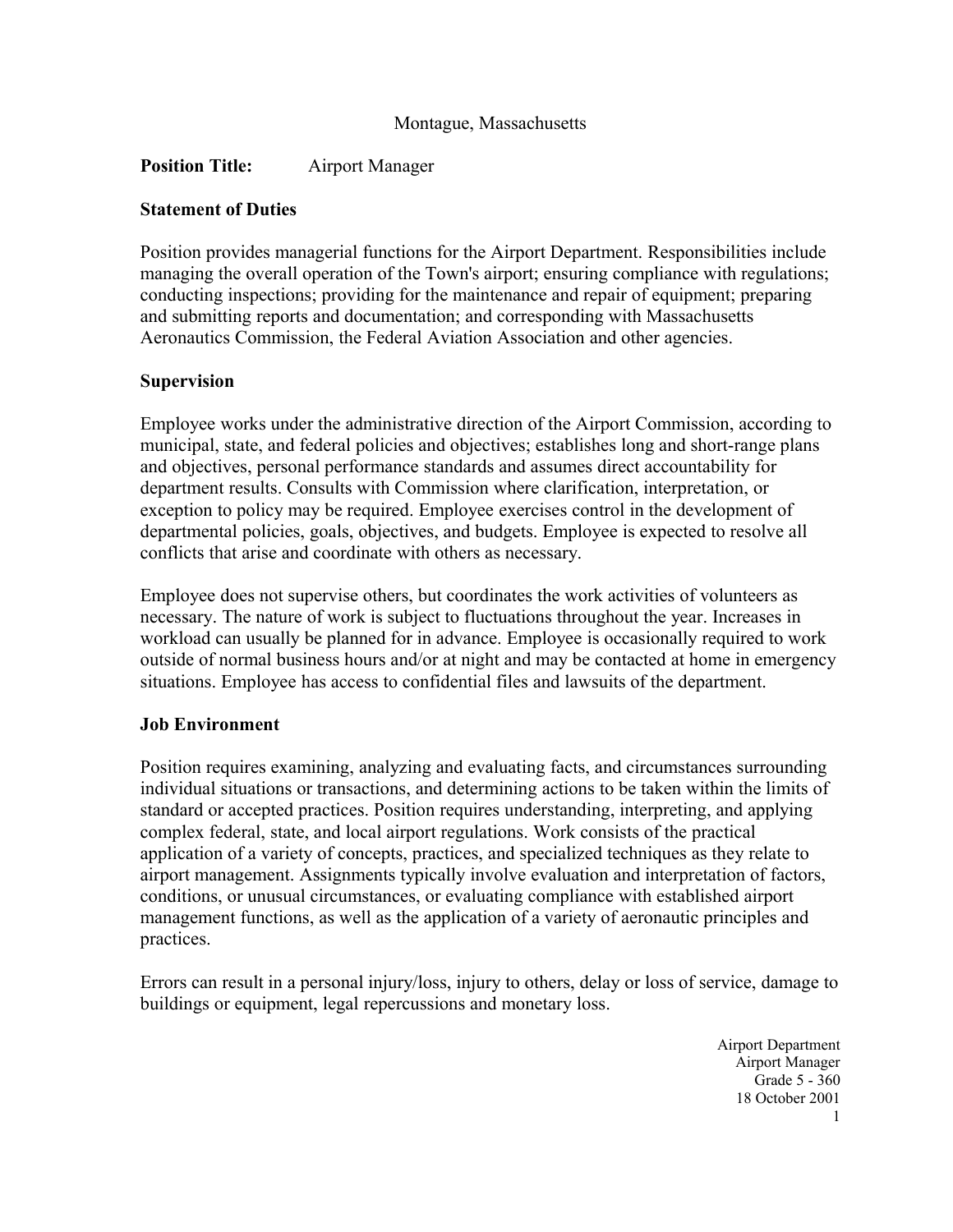The position has constant contact with the public in person to perform daily inspections, provide oversight to landside and airside facilities, and patrol grounds. The position has regular contact with other Town Departments and employees, government officials, Airport Commission, professionals, organizations, agencies and vendors to investigate, document, report, negotiate, and generally account for the lawful compliance of state and federal regulations, and applicable user fees. Contact usually occurs at meetings, in person, in writing, via fax or on the phone.

## **Position Functions**

The essential functions or duties listed below are intended only as illustration of the various types of work that may be performed. The omission of specific statements of duties does not exclude them from the position if the work is similar, related, or a logical assignment to, or extension of, the position.

## **Essential Functions**

- 1. Attends, advises, and participates in monthly Airport Commission meetings, prepares monthly report to Commission, and attends other meetings that pertain to department operations.
- 2. Monitors area-building activity for airspace or other encroachments.
- 3. Ascertain and supervise the safe operations of the airport facility.
- 4. Prepare annual operating and capital budget, present for approval to Airport Commission, present for approval to Town Administrator, Board of Selectmen, and Town Meeting; implement budget in accordance with financial and reporting requirements of the Town.
- 5. Research and recommends the Airport Improvement, Airport Safety Maintenance Program, and capital improvement program for the facility.
- 6. Maintain current and ensure compliance with all environmental and historic site requirements.
- 7. Supervises and assigns volunteers working at the Airport.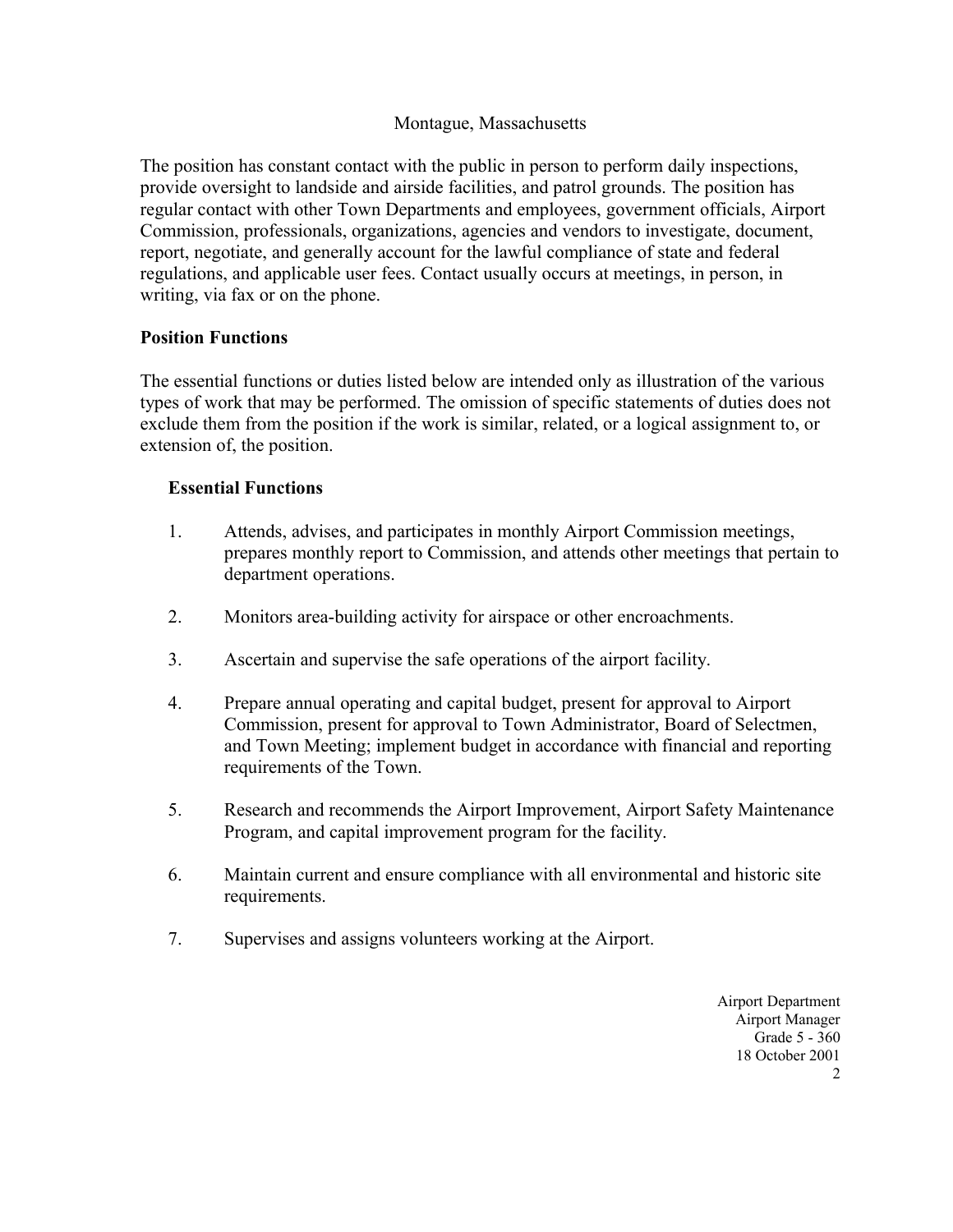- 8. Researches, applies for, and administers grants, ensures compliance with funding requirements, reviews bid documents for Airport Improvement Program (grant) projects; recommends consultants for Commission approval.
- 9. Develops and maintains effective working relationships and communication with Federal Aviation Administration (FAA), Massachusetts Aeronautical Commission, consultants, and Fixed Based Operator.
- 10. Maintains, updates, administers and/or enforces Airport Emergency Plan.
- 11. Conducts annual airport grounds, emergency response, and records inspection with FAA Airport Certification Officer under Part 139.
- 12. Monitors maintenance and condition of grounds, runways, taxiways, signs, lighting, buildings, and equipment.
- 13. Files reports and secures all required airport licensing and permits.
- 14. Responds to emergencies (crashes and incidents), overdue aircraft inquiries, equipment failures, and weather conditions.
- 15. Issues and/or delete NOTAMs with Flight Service Station, monitors construction activity/airport safety.

# **Recommended Minimal Qualifications**

# **Physical and Mental Requirements**

Employee works in a moderately loud airport facility, and is exposed to outdoor weather, moving mechanical parts, and risk of electric shock up to  $2/3<sup>rd</sup>$  of the time; high places, toxic or caustic chemicals, fumes and airborne particles, and work with explosives/gas up to  $1/3$ <sup>rd</sup> of the time. Employee is required to stand, walk, sit, talk or listen/hear, use hands, climb or balance, stoop, kneel, crouch, or crawl, reach with hands and arms and smell up to  $1/3^{rd}$  of the time. Employee frequently lifts up to 10 lbs., and occasionally lifts up to 60 lbs. Normal vision is required for this position. Equipment operated includes light trucks, automobiles, light equipment, power and hand tools, office machines, computers, aircraft, and radios.